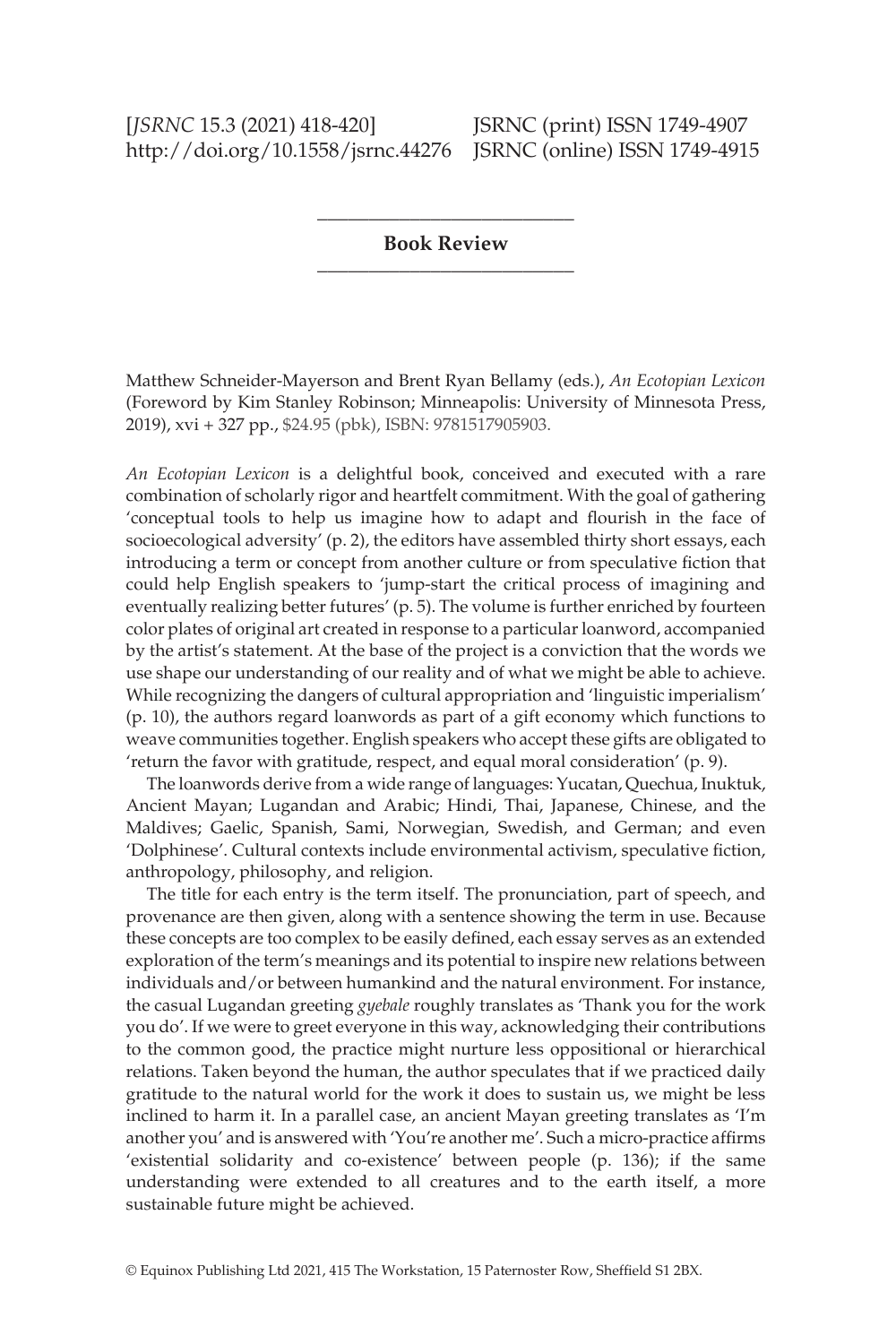Alternative ways of relating to what we objectify as 'Nature' are found in concepts such as the Mesoamerican belief that every human being shares a soul with an animal alter ego or *nahual*; in this worldview, 'every nonhuman creature might also be human…[existing] in a latent state of possible personhood' (p. 167). The Thai concept of *pa theuan* (wild forest) refers to 'anything that escapes social control' (p. 190). Having agency and subjectivity, it 'can exist on its own terms' (p. 191), and thus, unlike the English 'wilderness', 'cannot be conquered' (p. 190). *Pachamama* is the Aymara and Quechua concept of the 'vital energy that makes human life possible' (p. 194), not a 'benevolent, all-giving mother' (p. 195) but a set of 'capricious earthly forces' (p. 194) beyond human control. The Inuktut concept of *Sila* expresses 'the interconnection of all phenomena' (p. 256), the very substance of all things material, spiritual, or cosmic. The unique inflections and implications of each formulation prevent any easy conflation into some generalized notion of oneness with nature in pre-industrial societies.

The book is handsomely designed, easy on the eyes, and comfortable to hold. Terms are sequenced in alphabetical order, and one can certainly read the book straight through. However, an alternative table of contents groups terms into seven categories: Greetings, Resistance, Dispositions, Perception, Desires, Beyond the Human, and Beyond 'the Environment'. At the end of each entry, a cue in the margin directs the reader to another entry from the relevant category, thus creating 'Another Path' through the book.

 The essays explore many dimensions of the human plight in the Anthropocene. How can we name the loss we are feeling, and then move forward with hopeful action rather than becoming paralyzed with despair? Take, for instance, *solastalgia*, a term from ecopsychology which conveys 'the sense of powerlessness and grief experienced by people when their homeland is under duress' (p. 267). Although this emotion itself might not lead to political action, to acknowledge its existence 'can galvanize political projects' (p. 270), bringing people together in defense of beloved land. In a similar vein, the Arabic concept of *ghurba*, or 'longing for one's homeland' (p. 74), might be extended to describe the sadness we experience at the 'loss of the ordinary' and of 'ontological security' in a world that threatens to undo all our certainties (p. 73). Taking instruction from the many displaced peoples who have persisted despite catastrophic disruption and dispossession, we need to acknowledge our grief while also accepting that it will be necessary to 'leave home' in a psychological sense in order to achieve a more just and sustainable world. Perhaps Ursula K. Le Guin's collective practice of *heyiya* can point the way to 'make our home anew' (p. 100).

 These essays offer many models of the courage and wisdom needed to accomplish such changes. There is the catalyzing influence of *ildsjel*, those Norwegian 'fire souls' (p. 127) who live for 'meaning and purpose…vital, alive, and connected to their community' (p. 129). We can reach for the Confucian ideal of *Ren*, or call on the Gaelic virtue of *misneach*, a quality of 'hopefulness, bravery, spirit' (p. 153) that enables one to act in spite of uncertainty. Will it be an attitude of *shikata ga nai*, the Japanese expression meaning 'there is no other choice'? Can we enter a state of *apocalypso*, fusing 'alarm and concern…with a sense of play, togetherness, and critique' (p. 24)? Perhaps indignation at corporate *Terragouging* will lead us to inhabit *Blockadia*, a 'decentralized web of direct actions of ordinary people on behalf of their own survival' (p. 33), or to become *metahuman*, overcoming 'static notions of human nature that prevent us from turning aside our doom' (p. 150).